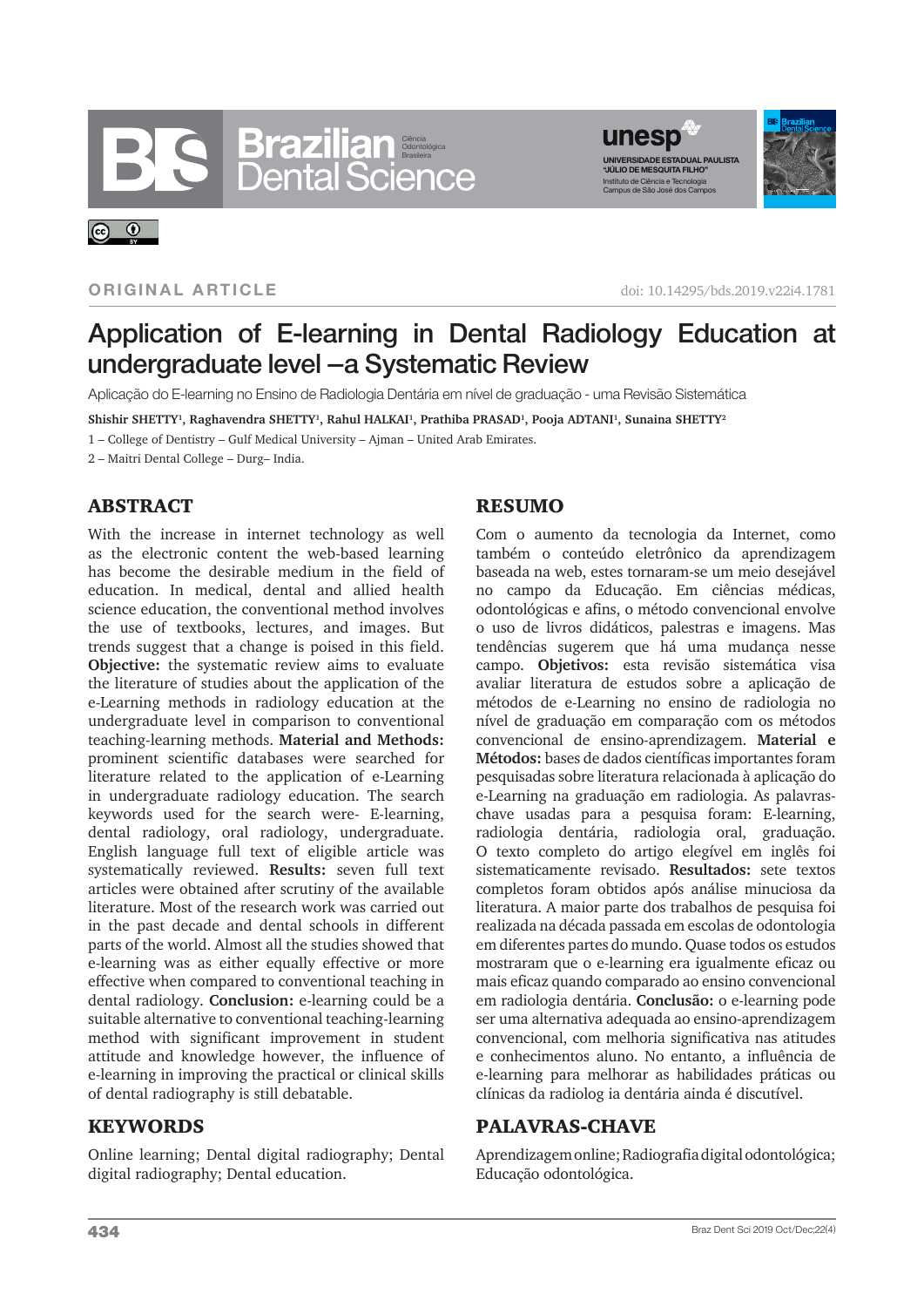# INTRODUCTION

 $\int$  ith the upsurge in internet technology<br>and growth in the electronic electronic information the web-based learning has become the preferred medium in the field of education [1]. In medical education, the conventional method involves the use of textbooks, lectures, and images. Over the past few years, the internet revolution has influenced the medical education system [2]. In recent years there has beenrapid progress in the quality imaging modalities and its influence on practice in medicine as well as dentistry [3]. Due to limited availability of experienced faculties in specialties such as dental radiology, oral medicine, and oral pathology countries like the United Kingdom, conventional teach¬ing methods are being increasingly substituted using e-learning [4].

Over the past few years, there has been an increase in the number of research and publications e-learning in dentistry. The importance of incorporation of web-based learning into the dental curriculum was also highlighted in one report published ondental education published by the American Dental Education Association [5]. Digitization has contributed to in oral radiology to a massive extent. The major advantage of the digital imaging systems over the conventional ones is that they can be, stored, and transmitted through the internet [6]. Taking into consideration these advantages we conducted a systematic review was to analyze the effectiveness of e-learning and compared it with in-class traditional learning methods in oral radiology education dental students.

# MATERIAL AND METHODS

A systematic review was performed to evaluate the e-learning methods in oral radiology compared to in-class traditional lecture learning method to improve learning using Preferred Reporting Items for Systematic Reviews and Meta-Analyses (PRISMA) guidelines [7]. The protocol was registered in Figshare database [8]. An Internet-based search was done using PUBMED, SCOPUS, Since-direct and Google scholar databases. The keywords used for the search are listed in (Table 1). The end search date was April 24, 2019, across the databases. Manuscripts fulfilling the following eligibility criteria were included in the final review. Studies that compared the conventional method of learning in dental radiology with e-learning methods were included to assess the effectiveness of e-learning over conventional methods. Only full text English language articles were included for the final review. Abstracts, thesis work and non-English language full-text articles were not eligible for the final review. (Figure 1) The risk of bias in the selected studies was carried out using the Cochrane Collaboration's tool [9]. (Table 2)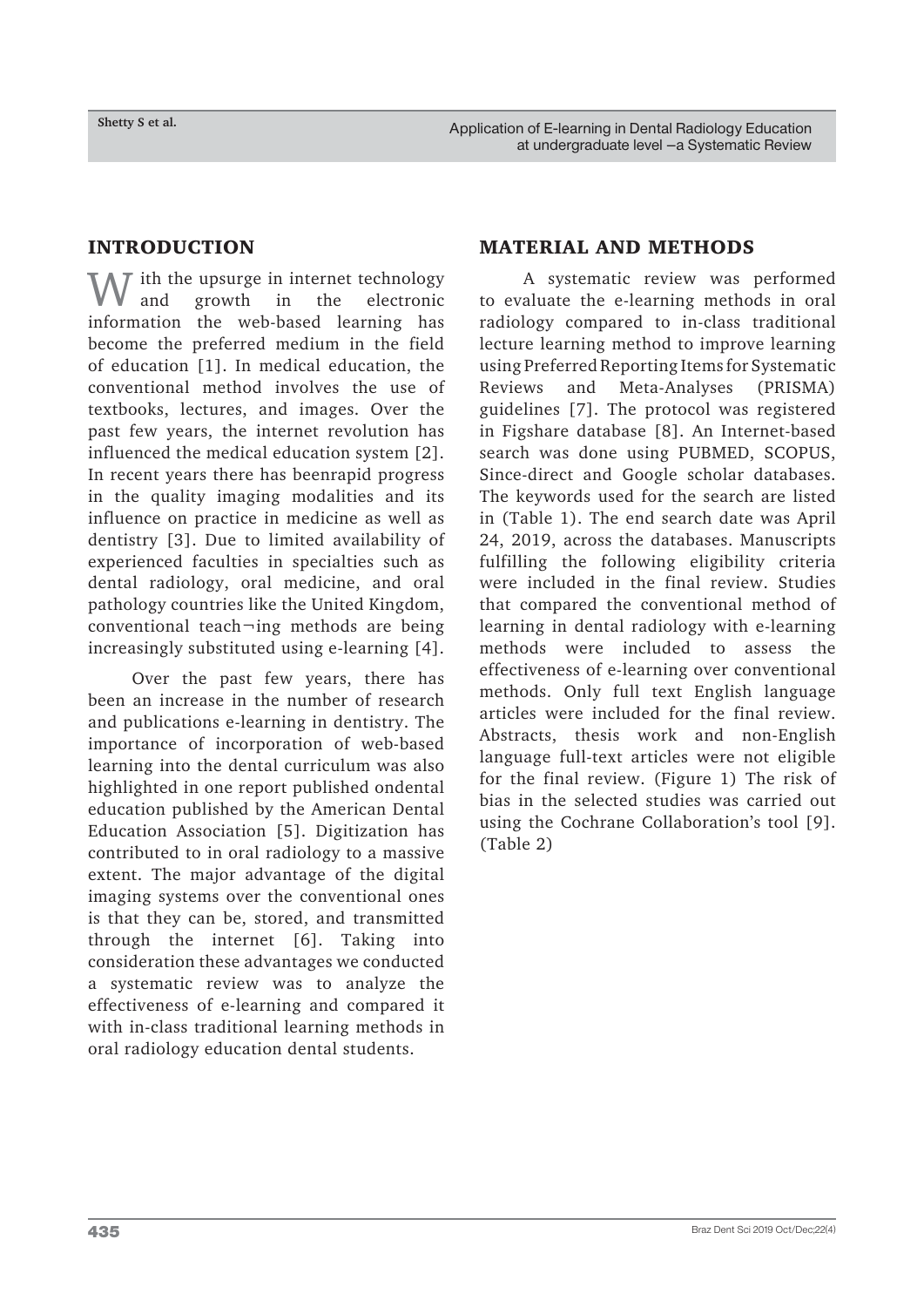

**Figure 1 -** Flowchart of systematic review process carried out using PRISMA guidelines.

The selection process was conducted in two phases. In the first phase, titles, and abstracts from the selected electronic databases were reviewed by 2 authors. Articles not full-filling the inclusion criteria were excluded from the review. In phase 2, the full-text articles obtained after filtering in phase 1, were evaluated by the same reviewers. In the case of a disagreement in the selection process between the two reviewers the two authors, a third author was called in to reach a consensus. Details about authors, year of publication, country, an e-learning portal, conventional learning method, educational status of the student, outcomes evaluation, results, and conclusion were evaluated. In case of any relevant missing information the authors of the paper were contacted using email and the information was obtained. The effectiveness of e-learning in dental radiology education was evaluated based on Kirkpatrick's model of evaluation as demonstrated by Santos GN et al in their systematic review under 3 specific areas [6,13].The primary factor to be evaluated was evaluated the attitude of the undergraduate student towards e-learning techniques employed in the studies. The second factor to be evaluated was, whether e-learning contributed a significant knowledge gain among the student population involved in the study and the third factor was whether it improved their performance in clinical situations[6].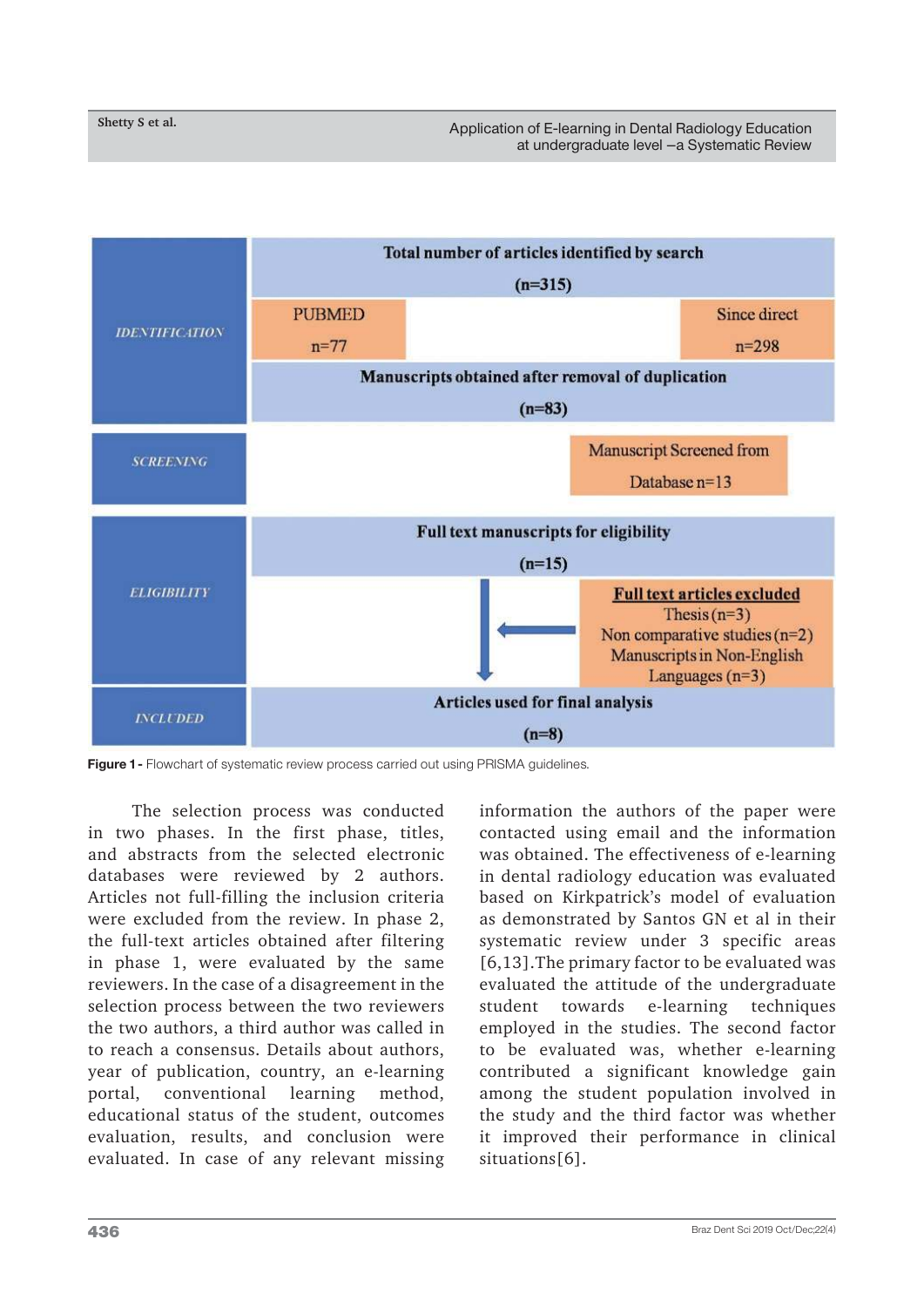#### RESULTS

Seventy-seven articles were obtained from the PUBMED search. In SCOPUS search fifty-five articles were obtained primarily with the above-mentioned keywords. Search in the ScienceDirect revealed 183 articles. A total of 315 articles were identified in the initial search. The number of eligible articles got reduced to 83 after deleting duplicated articles during the second stage of screening 13 full text articles were obtained. Two more articles were obtained from google search. During the third stage of determination of eligibility of the 8 articles were excluded which comprised articles in non-English languages, non-comparative studies and thesis works(Table 3, Figure 1). The earliest article was in the year 2002 and the most recent one in the year 2017. Over the past few years, there is an increase in the number of publications in this specific area of research. Two among the seven dental radiology e-learning studies were conducted in Europe, two each in North America and Asia South America and one study was conducted in South America. Of the seven full-text articles, three of them were published in dental education journals, three of them were published in dental imaging journal and one of them was published in dental applied research journal. In four of the studies, dental students were from the first and second semesters [4,12,13]. In two other studies third and final year dental students were involved. The level/year of study of the students was not mentioned in one of the studies. Blended learning option [face-toface and e-learning] was used in two of the studies. Web-based learning tool was used in six of the studies, an interactive CD was used in one study. Detection of pathologic changes was the parameter used for the assessment of student performance in three studies. Basic of radiation physics and biology was assessed in two studies. The identification of normal anatomical landmarks on radiographs was carried out in one study. Performing a radiographic procedure (full mouth radiographs) was carries in one study. When the quantity of knowledge gain (learning) was investigated in the seven studies six of them stated significant differences between e-learning whereas one study stated that there was not much difference between the conventional method and e-learning methods. The influence of web-based learning on the practical or clinical component of dental radiography was evaluated only in one of the studies considered for the systematic review.

**Table 1 -** list of keywords used for literature search in the scientific databases

| <b>Databases</b>                         | <b>Keywords used</b>                                                                                                                                                                                                                                                                                                                                                                                                                                                      |
|------------------------------------------|---------------------------------------------------------------------------------------------------------------------------------------------------------------------------------------------------------------------------------------------------------------------------------------------------------------------------------------------------------------------------------------------------------------------------------------------------------------------------|
| <b>PUBMED</b>                            | dental radiology, oral radiology, maxillofacial radiology,<br>craniofacial radiology, head and neck radiology, E-lear-<br>ning, Computed-aided learning, web-based interactive<br>instruction, technology-enhanced learning, self instruc-<br>tion learning, blended learning, computer assisted lear-<br>ning, web based education, computational intelligence,<br>machine learning, computer based learning, online<br>learning, web based learning, Web-based Training |
| <b>SCOPUS</b>                            | dental radiology, oral radiology, maxillofacial radiology,<br>carniofacial radiology, head and neck radiology, E-lear-<br>ning, Computed-aided learning, web-based interactive<br>instruction, technology-enhanced learning, self instruc-<br>tion learning, blended learning, computer assisted lear-<br>ning, web based education, computational intelligence,<br>machine learning, computer based learning, online<br>learning, web based learning, Web-based Training |
| Google<br>scholar<br>and since<br>direct | dental radiology, oral radiology, maxillofacial radiology,<br>craniofacial radiology, head and neck radiology, E-lear-<br>ning, Computed-aided learning, web-based interactive<br>instruction, technology-enhanced learning, self instruc-<br>tion learning, blended learning, computer assisted lear-<br>ning, web based education, computational intelligence,<br>machine learning, computer based learning, online<br>learning, web based learning, Web-based Training |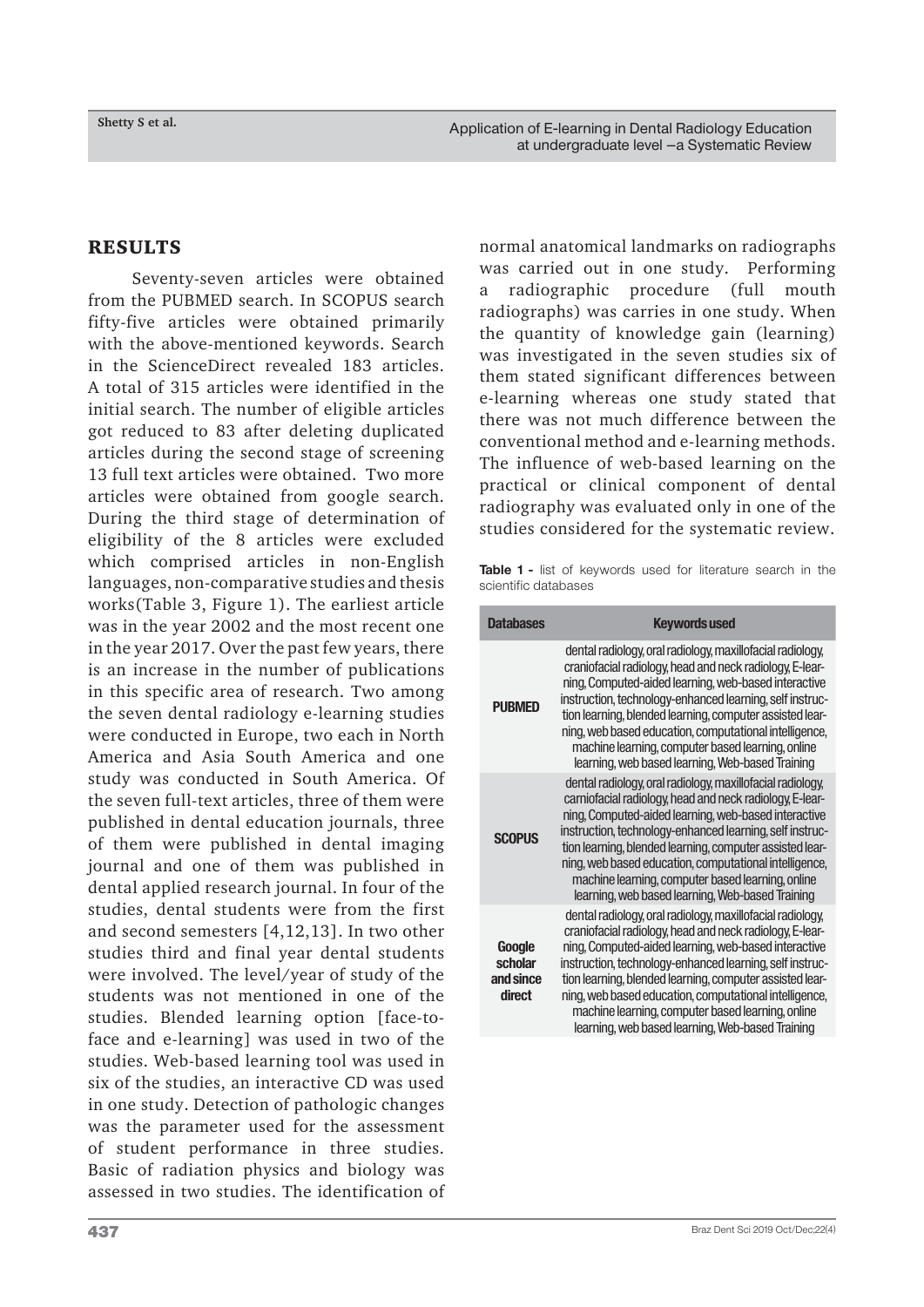**Table 2 -** The risk of bias in the selected studies were carried out using the Cochrane Collaboration's tool

| <b>Criteria</b>                                                                 | Chang HJ et al.<br>2017 | <b>Kavadella A et</b><br>al. 2012 | <b>Tan PL et al.</b> | Cruz AD et al.<br>2014 | <b>Ramesh A et</b><br>al. 2016 | <b>Howerton et</b><br>al. 2002 | Wu M et al.<br>2010 |
|---------------------------------------------------------------------------------|-------------------------|-----------------------------------|----------------------|------------------------|--------------------------------|--------------------------------|---------------------|
| Random sequence<br>generation (selec-<br>tion bias)                             | Low                     | Low                               | Low                  | Low                    | Low                            | Low                            | Low                 |
| <b>Allocation conceal-</b><br>ment (selection<br>bias)                          | Low                     | Low                               | Low                  | Low                    | Low                            | Low                            | Low                 |
| <b>Blinding of partici-</b><br>pants and resear-<br>chers (performance<br>bias) | Unclear                 | Unclear                           | Unclear              | Unclear                | Unclear                        | Unclear                        | Unclear             |
| <b>Blinding of outcome</b><br>assessment (detec-<br>tion bias)                  | Unclear                 | Unclear                           | Unclear              | Unclear                | Unclear                        | Unclear                        | Unclear             |
| Incomplete outco-<br>me data (attrition<br>bias)                                | Low                     | Low                               | Low                  | Low                    | Unclear                        | Low                            | Unclear             |
| <b>Selective reporting</b><br>(reporting bias)                                  | Low                     | Low                               | Low                  | Low                    | Unclear                        | Low                            | Unclear             |
| Other bias                                                                      | Unclear                 | Unclear                           | Unclear              | Unclear                | Unclear                        | Unclear                        | Unclear             |

Note: Articles were ranked on these three options: Low risk of bias (bias, if present, is unlikely to alter results seriously); Unclear risk of bias (a risk of bias that raises some doubt about the results); and High risk of bias (bias may alter the results seriously).

**Table 3 -** Summary of descriptive aspects of the studies included in the literature review

| <b>Authors</b>                       |                                               | e-learning<br>tool                                                                                           | <b>Academic</b><br>level of<br>dental<br>under-<br><b>graduate</b><br>student | <b>Methods used</b><br><b>Parameter</b><br>used to asses<br>the perfor-<br>mance                                                                    |                                                                                                                                                                     | <b>Outcome standard according to Kirkpatrick's</b><br>criteria <sup>[17]</sup> |                    |                             |
|--------------------------------------|-----------------------------------------------|--------------------------------------------------------------------------------------------------------------|-------------------------------------------------------------------------------|-----------------------------------------------------------------------------------------------------------------------------------------------------|---------------------------------------------------------------------------------------------------------------------------------------------------------------------|--------------------------------------------------------------------------------|--------------------|-----------------------------|
|                                      | <b>Journal</b>                                |                                                                                                              |                                                                               |                                                                                                                                                     | <b>Result</b>                                                                                                                                                       |                                                                                | Yes $(Y)$ No $(X)$ |                             |
|                                      |                                               |                                                                                                              |                                                                               |                                                                                                                                                     |                                                                                                                                                                     | <b>Reaction</b>                                                                | <b>Learning</b>    | <b>Behavior</b>             |
|                                      |                                               |                                                                                                              |                                                                               |                                                                                                                                                     |                                                                                                                                                                     | (Attitudes)                                                                    | (knowledge)        | (clinical per-<br>formance) |
| <b>Chang</b><br>HJ et al.<br>2017[9] |                                               | Open-source<br>software-lear-<br>ning manage-<br>ment system<br>$(OSS-LMS)$ .                                | Third year                                                                    | Web based<br>learning                                                                                                                               | The customized ver-<br>sion of Moodle was<br>effective in saving time                                                                                               |                                                                                |                    |                             |
|                                      | Imaging<br>science in<br>dentistry            |                                                                                                              |                                                                               | Detection of ca-<br>ries on panora-<br>mic radiograph<br>on e-learning<br>portal Moodle                                                             | and resources. It ena-<br>bled training of dental<br>students in a thorough<br>and sequential pattern<br>to interpret dental<br>radiographs                         | $\checkmark$                                                                   | $\checkmark$       | X                           |
| A. Kava-<br>della et al.<br>2012[10] | European<br>journal<br>of Dental<br>education | <b>Blended</b><br>learning using<br>the educatio-<br>nal platform<br>(learning<br>management<br>system, LMS) | <b>Final year</b><br>students                                                 | <b>Blended lear-</b><br>ning on the<br>course titled<br><b>Differential</b><br>diagnosis of<br>mixed<br>radiolucent-ra-<br>diopaque bone<br>lesions | The performance of<br>the students in Stu-<br>dents in the blended<br>group was significantly<br>better than the stu-<br>dents comprising the<br>conventional group | $\checkmark$                                                                   |                    | X                           |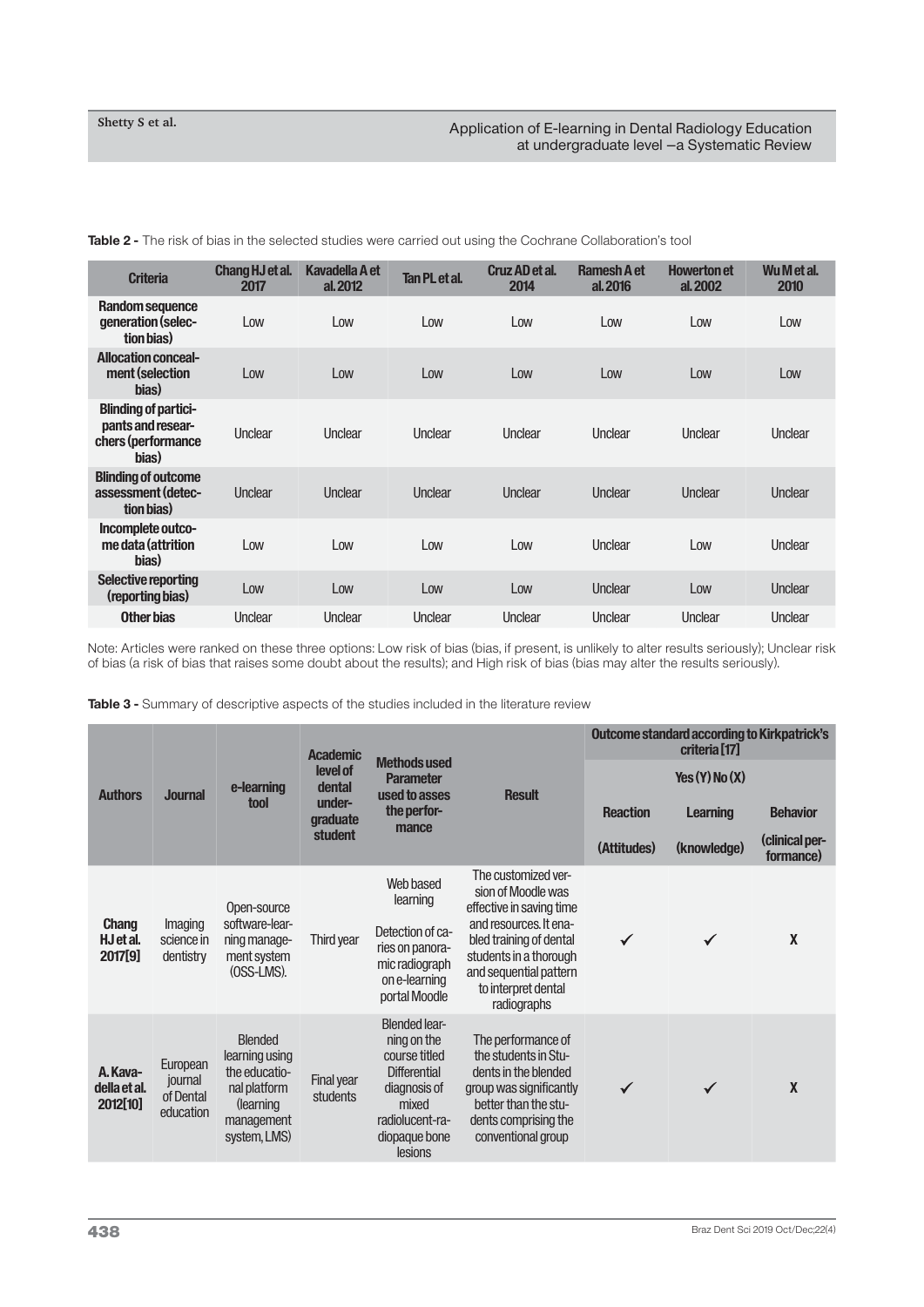#### Application of E-learning in Dental Radiology Education at undergraduate level –a Systematic Review

|                                       |                                       |                                                                                                 | <b>Academic</b><br>level of<br>dental<br>tool<br>under-<br>graduate | <b>Methods used</b><br><b>Parameter</b>                                                                                                                                                                                                                    |                                                                                                                                                                                                                                         | <b>Outcome standard according to Kirkpatrick's</b><br>criteria <sup>[17]</sup> |                    |                             |
|---------------------------------------|---------------------------------------|-------------------------------------------------------------------------------------------------|---------------------------------------------------------------------|------------------------------------------------------------------------------------------------------------------------------------------------------------------------------------------------------------------------------------------------------------|-----------------------------------------------------------------------------------------------------------------------------------------------------------------------------------------------------------------------------------------|--------------------------------------------------------------------------------|--------------------|-----------------------------|
|                                       |                                       | e-learning                                                                                      |                                                                     |                                                                                                                                                                                                                                                            |                                                                                                                                                                                                                                         |                                                                                | Yes $(Y)$ No $(X)$ |                             |
| <b>Authors</b>                        | <b>Journal</b>                        |                                                                                                 |                                                                     | used to asses<br>the perfor-                                                                                                                                                                                                                               | <b>Result</b>                                                                                                                                                                                                                           | <b>Reaction</b>                                                                | <b>Learning</b>    | <b>Behavior</b>             |
|                                       |                                       |                                                                                                 | student                                                             | mance                                                                                                                                                                                                                                                      |                                                                                                                                                                                                                                         | (Attitudes)                                                                    | (knowledge)        | (clinical per-<br>formance) |
| <b>Tan PL</b><br>et al.<br>2009[4]    | Journal<br>of Dental<br>Education     | Information<br>Support<br>Systems (ISS),<br>King's College<br><b>London Dental</b><br>Institute | First year                                                          | Three options<br>provided-1)<br>face to face<br><b>lectures</b><br>2) blended<br>learning [part<br>face-to face<br>lectures and<br>part e-learning]<br>3) Complete<br>e-learning                                                                           | There was a positive<br>response from the<br>students. The results<br>also emphasized that<br>inspite of certain shor-<br>tcomings e-learning<br>could be fully imple-<br>mented, without com-<br>promising the quality<br>of learning. | $\checkmark$                                                                   | $\checkmark$       | $\pmb{\mathsf{X}}$          |
|                                       |                                       |                                                                                                 |                                                                     | Topic of radia-<br>tion physics.                                                                                                                                                                                                                           |                                                                                                                                                                                                                                         |                                                                                |                    |                             |
| <b>Cruz</b><br>AD et al.<br>2014[12]  | <b>Brazilian</b><br>dental<br>science | Moodle<br>e-course<br>(open-source<br>software<br>available<br>in: http://moo-<br>dle.com),     | <b>First and</b><br>second<br>semester<br>students                  | Two groups<br>of students<br>subjected to<br>conventional<br>and e-learning<br>mode method<br>of teaching.<br>Detection of<br>anatomical<br>landmarks on<br>radiographs                                                                                    | The results obtained<br>from the study revea-<br>led that the distance<br>learning method using<br>Moodle<br>platform yielded the<br>same results as obtai-<br>ned from a traditional<br>educational methods                            | ✓                                                                              |                    |                             |
| <b>Ramesh</b><br>A et al.<br>2016[13] | Imaging<br>science in<br>dentistry    | Learning<br>Catalytics™<br>(LC) (Pearson,<br>New York, NY,<br>USA)                              | Secon-<br>d-year<br>dental<br>students.                             | The perfor-<br>mance of the<br>students in<br>online quizzes<br>and final exams<br>Topics per-<br>taining to den-<br>tal radiology at<br>three different<br>levels ranging<br>from radiation<br>physics to<br>diagnosis of<br>anomalies and<br>pathologies | The results obtained<br>from the study revea-<br>led that LC system<br>provided excellent<br>enhancement of<br>learning by improving<br>communication<br>between teacher and<br>student                                                 |                                                                                | $\checkmark$       | $\pmb{\mathsf{X}}$          |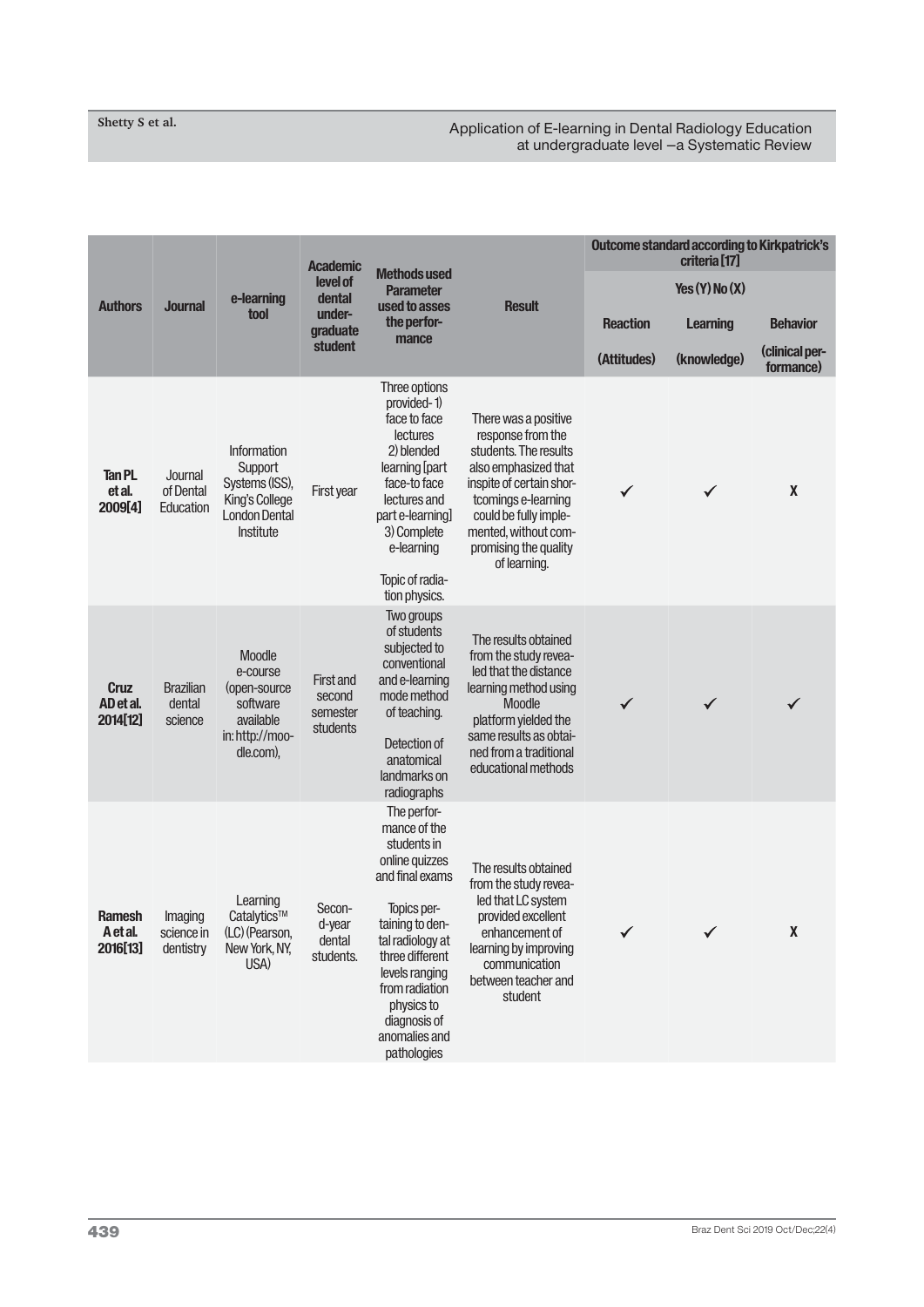#### Application of E-learning in Dental Radiology Education at undergraduate level –a Systematic Review

|                                       |                                    | e-learning                                                                                                                                                                                                                                                                                                                        | <b>Academic</b><br>level of<br>dental<br>under-<br>graduate          | <b>Methods used</b><br><b>Parameter</b><br>used to asses<br>the perfor-<br>mance                                                                                                                                                                           | <b>Result</b>                                                                                                                                                                                                                                                                                                         |                 | <b>Outcome standard according to Kirkpatrick's</b><br>criteria <sup>[17]</sup> |                             |
|---------------------------------------|------------------------------------|-----------------------------------------------------------------------------------------------------------------------------------------------------------------------------------------------------------------------------------------------------------------------------------------------------------------------------------|----------------------------------------------------------------------|------------------------------------------------------------------------------------------------------------------------------------------------------------------------------------------------------------------------------------------------------------|-----------------------------------------------------------------------------------------------------------------------------------------------------------------------------------------------------------------------------------------------------------------------------------------------------------------------|-----------------|--------------------------------------------------------------------------------|-----------------------------|
| <b>Authors</b>                        | <b>Journal</b>                     |                                                                                                                                                                                                                                                                                                                                   |                                                                      |                                                                                                                                                                                                                                                            |                                                                                                                                                                                                                                                                                                                       |                 | Yes(Y)No(X)                                                                    |                             |
|                                       |                                    | tool                                                                                                                                                                                                                                                                                                                              |                                                                      |                                                                                                                                                                                                                                                            |                                                                                                                                                                                                                                                                                                                       | <b>Reaction</b> | <b>Learning</b>                                                                | <b>Behavior</b>             |
|                                       |                                    |                                                                                                                                                                                                                                                                                                                                   | student                                                              |                                                                                                                                                                                                                                                            |                                                                                                                                                                                                                                                                                                                       | (Attitudes)     | (knowledge)                                                                    | (clinical per-<br>formance) |
| Hower-<br>ton et al.<br>2002[21]      | Journal<br>of Dental<br>Education  | Interactive<br>computer-as-<br>sisted instruc-<br>tional module<br>on CD                                                                                                                                                                                                                                                          | First-year<br>dental<br>students                                     | Dental X-ray<br>Training and<br><b>Teaching Repli-</b><br>ca (DXTTR)<br>Performance<br>of full mouth<br>radiograph                                                                                                                                         | The results of the stu-<br>dy showed that there<br>was no significant<br>difference in radiogra-<br>phic error points be-<br>tween the two groups.<br>Dental students who<br>reviewed the computer<br>assisted instruction<br>preferred using it and<br>would recommend it to<br>others before exposing<br>their FMS. | ✓               | $\pmb{\mathsf{X}}$                                                             |                             |
| Wu M<br>et al.<br>2010[22]            | Journal<br>of digital<br>imaging   | Web-based<br>tele-educa-<br>tional system<br>for dental<br>radiology<br>developed by<br>The Healthca-<br>re Informatics<br>Program at<br>the University<br>of Wisconsin-<br><b>Milwaukee</b><br>(UWM) and<br>the Dental<br><b>Informatics</b><br>Program at<br>Marquette<br><b>University</b><br>School of Den-<br>tistry (MUSoD) | Dental<br>under-<br>graduate<br>students<br>(level not<br>specified) | Interpret radio-<br>graphic images.<br><b>Students have</b><br>place a mark<br>as a region of<br>interest on the<br>digital dental<br>image<br>to identify the<br>abnormality                                                                              | The results of the<br>study showed that The<br>web-based training<br>technique provided an<br>alternative to conven-<br>tional lecture sessions.<br>The web based<br>learning also mimics a<br>one-on-one learning<br>environment for the<br>student.                                                                 | $\checkmark$    | $\checkmark$                                                                   | $\pmb{\chi}$                |
| <b>Ramesh</b><br>A et al.<br>2016[13] | Imaging<br>science in<br>dentistry | Learning<br>Catalytics™<br>(LC) (Pearson,<br>New York, NY,<br>USA)                                                                                                                                                                                                                                                                | Secon-<br>d-year<br>dental<br>students.                              | The perfor-<br>mance of the<br>students in<br>online quizzes<br>and final exams<br>Topics per-<br>taining to den-<br>tal radiology at<br>three different<br>levels ranging<br>from radiation<br>physics to<br>diagnosis of<br>anomalies and<br>pathologies | The results obtained<br>from the study revea-<br>led that LC system<br>provided excellent<br>enhancement of<br>learning by improving<br>communication<br>between teacher and<br>student                                                                                                                               | $\checkmark$    |                                                                                | $\pmb{\mathsf{X}}$          |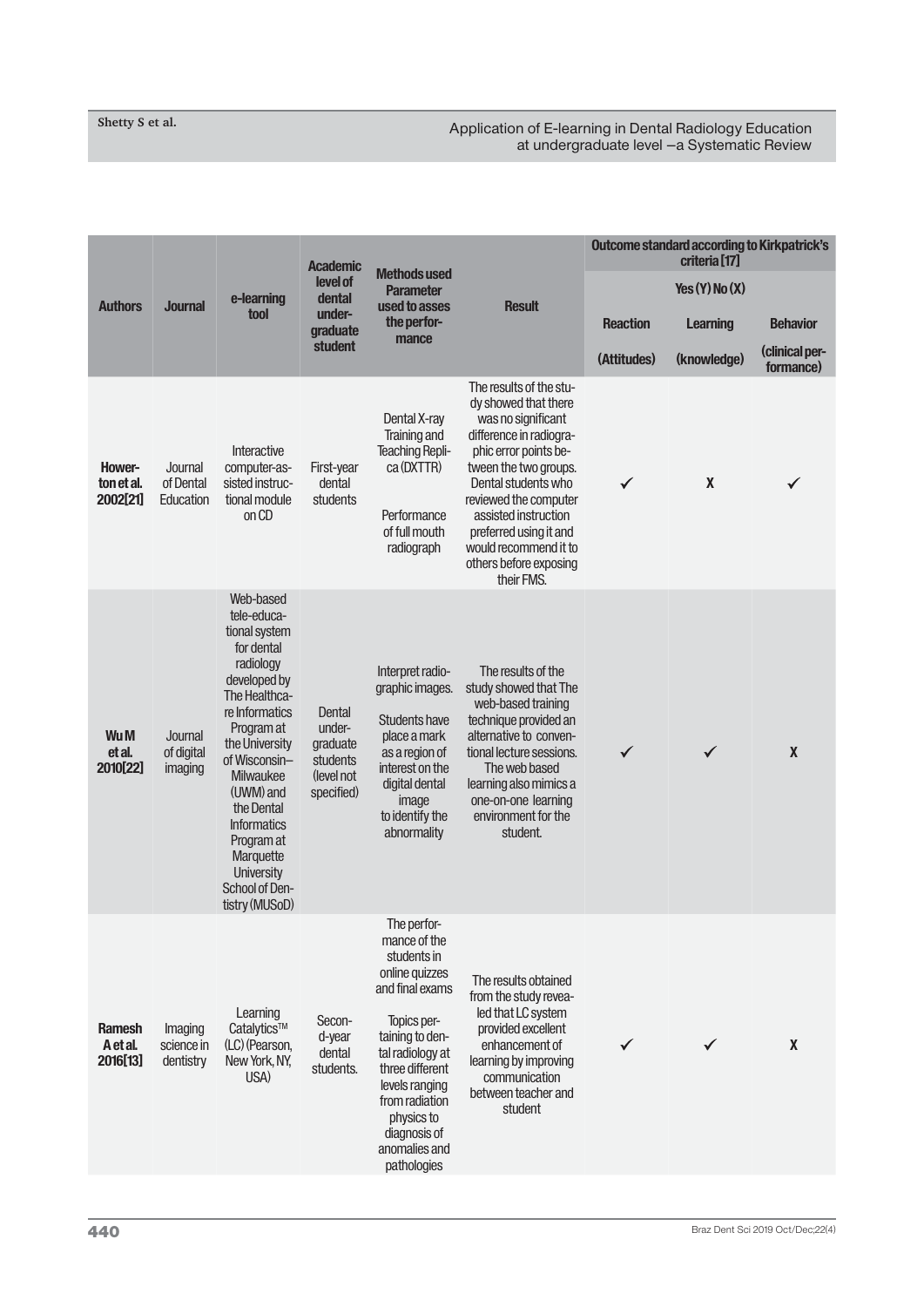#### DISCUSSION

E-learning may be defined as any use of computers and networks in education in which the instructional content is delivered electronically as required by the learner [6]. The other synonyms used for e-learning are web-based learning, online learning, computerassisted instruction, computer-assisted learning, and Internet-based learning [14-16]. During the initial search process of the review many of the above-mentioned synonyms were used to get the maximum number of the articles about this specific topic.

The application of e-learning techniques in dental radiology teaching is being carried out in dental schools in different parts of the world [4,10-13].

When the study outcomes were evaluated according to a well-known criterion it was found that in most studies the student had positive feedback on e-learning methods. This is a result of the ability of e-learning tools to visually display content efficiently and simultaneously boost the participation of students in learning activities [17,18]. A recently published systematic review revealed most of the papers were positive about the outcomes of the e-learning methods in dental radiology [19]. The Medline search engine was employed in their review. We conducted our study using PUBMED, SCOPUS and ScienceDirect search engine. The results of our review revealed that two of the studies revealed that the e-learning method was as effective as the conventional face to face interaction [4,11]. However, another review conducted in 2016 using multiple search engines- PubMed and SCOPUS databases revealed mixed results regarding the effectiveness of e-learning in dental radiology [6]. The number of full-text articles evaluated by them in the systematic review was 11 in contrast to 7 full text in our study. Santos GN et al used additional search engine LILACS and added (Spanish, Portuguese) language articles in their systematic review. Our systematic review included only English language full texts. However, we were able to add two more studies published after September 2016 to our systematic review [7,13]. Like Santos GN et al. we adapted the Kirkpatrik's criteria for evaluation of the outcomes of the application of e-learning in our systematic review. The results of the study by Santos GN et al. revealed that e-learning was as either effective as conventional teaching methods or even better than the conventional teaching was evaluated in terms of student attitudes and knowledge gain [6]. A Similar pattern was observed in the analysis of the present review. The effectiveness of e-learning in practical or clinical part has been studied only in one research article included in our systematic review and in the review conducted by Santos GN et al. Howerton et al. conducted a study using Computer Assisted Instruction (CAI) module for dental students before they perform full-mouth intraoral radiography. In their study, the number of errors in the radiograph of the students using the CAI module was like the one who received instructions by the conventional method. However, the studentshad a positive feedback regarding the CAI instruction module used in the study.

# **CONCLUSION**

From the analysis of results obtained in the present review it can be concluded that e-learning can be as effective or even better than the conventional methods for teaching dental radiology. The method would be extremely beneficial in situations were the expertise in the subject is not available However number of comparative studies are required to arrive at a definite conclusion. E-learning seems to improve the knowledge component and interpretation skills of students in dental radiology. However further work needs to be carried-out to determine whether web-based teaching models can improve the radiography skills among students.